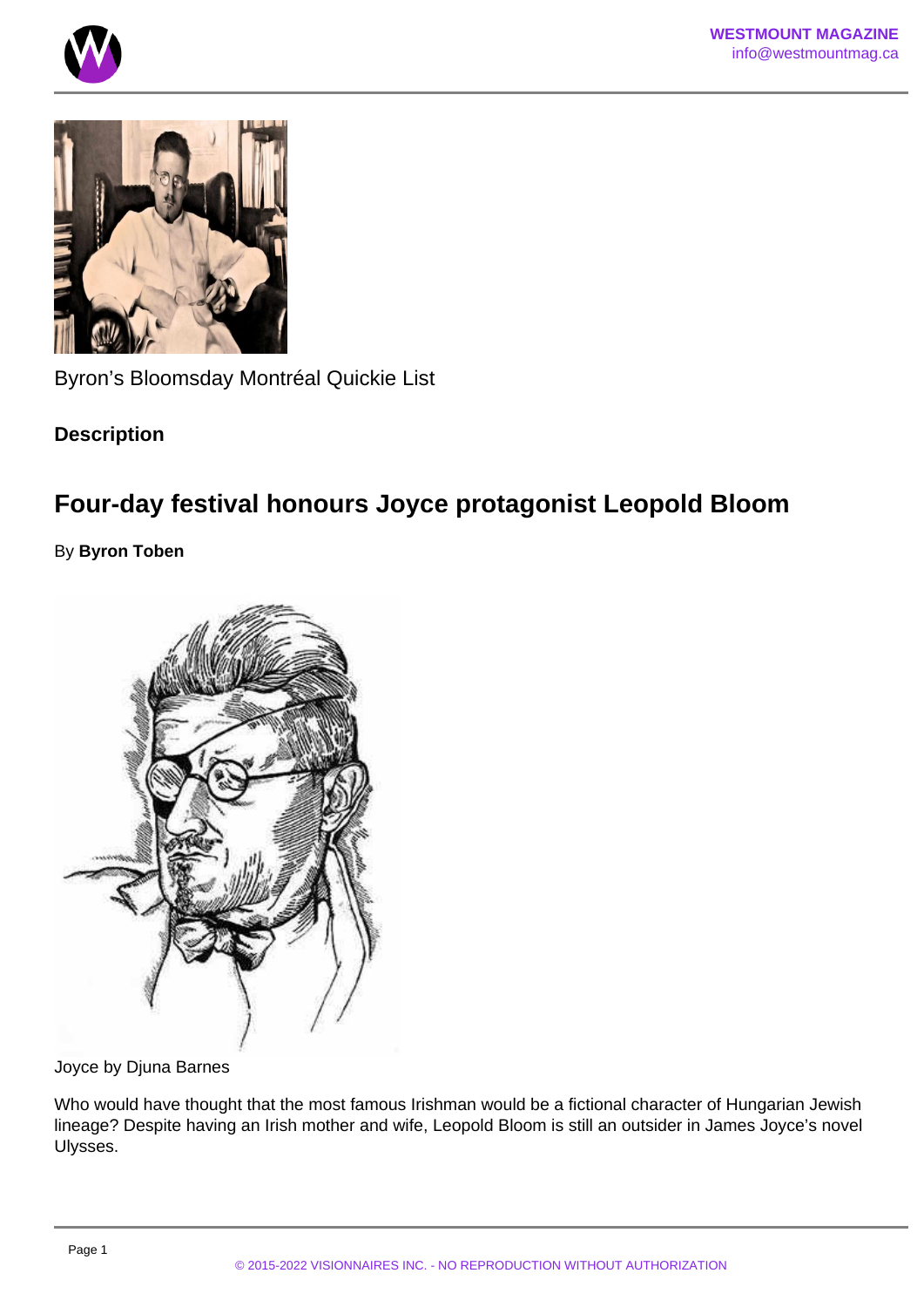The novel, first published in 1922, was attacked as "the work of a disordered mind", banned or censored until, after the 1933 court ruling in U.S. vs. One Book Called Ulysses, it eventually earned accolades as the most important novel of the 20th century. It featured stream of consciousness writing inspiring such as Jack Kerouac in the 1950s.

The story consists of one day in Bloom's life. That day is June 16, 1904 on which Bloom wanders around Dublin. In 1954, a group of celebrants initiated an annual celebration by retracing the route in the novel, starting at the famous Martello tower. That has grown to observance in about 60 cities world wide not only by hyphenated Irish but by literary types. London, New York, Philadelphia, Buenos Aires even Tokyo and Shanghai participate.

In 1954, a group of celebrants initiated an annual celebration… That has grown to observance in about 60 cities world wide…

Marilyn Monroe reading Ulysses Image: Eve Arnold

TIME Magazine featured Joyce on its cover in 1955 and even Marilyn Monroe was snapped studiously reading the tale.

Here in Montreal, largely thanks to the indefatigable work of David and Judith Schurman, Bloomsday, now in its 5th year, has grown into a four-day festival of pub crawls, lectures, readings, song and film from June 12 to 16. [Click here to read the detailed schedule and to register for events.](https://bloomsdaymontreal.com/schedule/)

And Yes I say, Yes, Yes I would love to attend all 15 listed events, but four particularly entice me:

Monday, June 13 at 6:30 pm – Cinéma du Parc – A one time showing of The Bloody Irish , a musical about the 1916 Easter Rising on its 100th anniversary. [Click here to see the preview](https://youtu.be/8KtOtr-lsAk). Admission \$11.80